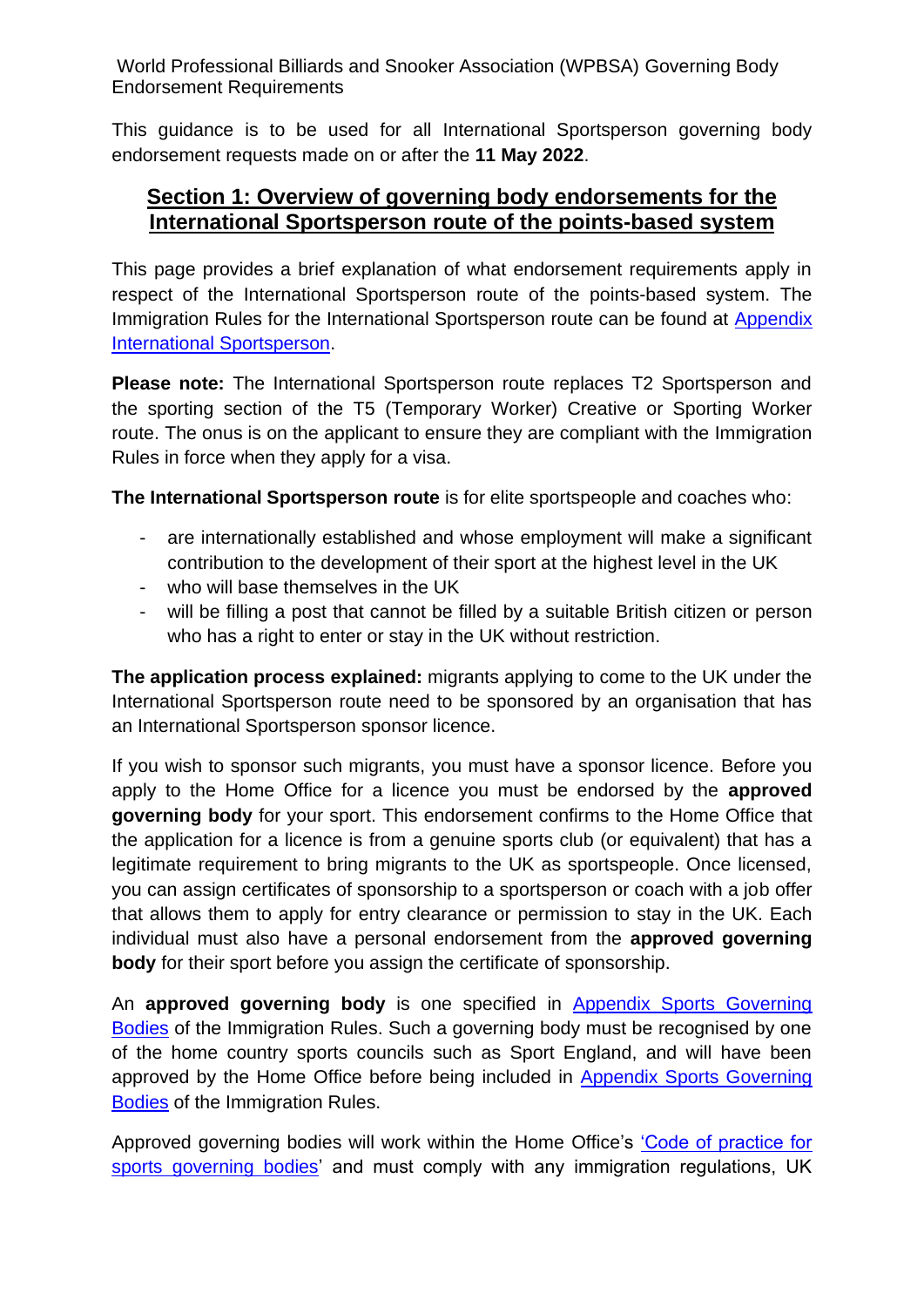legislation and the principles of the points-based system as detailed on the [GOV.UK](https://www.gov.uk/browse/visas-immigration/work-visas) website.

#### **Length of endorsement**

Governing body endorsements should be issued for a period appropriate to the period of approval for sponsorship, that is:

| Type of<br>application | <b>Length of endorsement</b>                                                                                                                                                                             |
|------------------------|----------------------------------------------------------------------------------------------------------------------------------------------------------------------------------------------------------|
| <b>Sponsor</b>         | 4 years from date of issue.                                                                                                                                                                              |
| <b>Migrant</b>         | For an initial maximum period of 3 years, with a further<br>extension of a maximum period of 3 years. If the<br>contract is for fewer than 3 years, it will be issued for the<br>length of the contract. |

#### **Change of employment**

If a migrant is intending to change employer, their new employer must request a new governing body endorsement. The endorsement can be issued for the length of the contract or to the maximum period permitted within the route, whichever is the shorter. The new employer must assign a new certificate of sponsorship to the migrant to allow them to apply to the Home Office for new permission to stay. Permission to stay must be granted before the migrant can start work with the new employer.

#### **Salary**

The salary should be agreed as part of the contract between the migrant and the sponsor. This and the other conditions of employment should be at least equal to those normally given to a resident worker for the type of work undertaken.

#### **Supplementary employment**

International Sportsperson migrants are eligible to undertake supplementary employment under the Home Office supplementary employment regulations. The 'Supplementary employment' section Workers and [Temporary Workers: guidance for](https://www.gov.uk/government/publications/workers-and-temporary-workers-guidance-for-sponsors-sponsor-a-sportsperson-or-sporting-worker)  sponsors - [Sponsor an International Sportsperson guidance](https://www.gov.uk/government/publications/workers-and-temporary-workers-guidance-for-sponsors-sponsor-a-sportsperson-or-sporting-worker) has more information on this.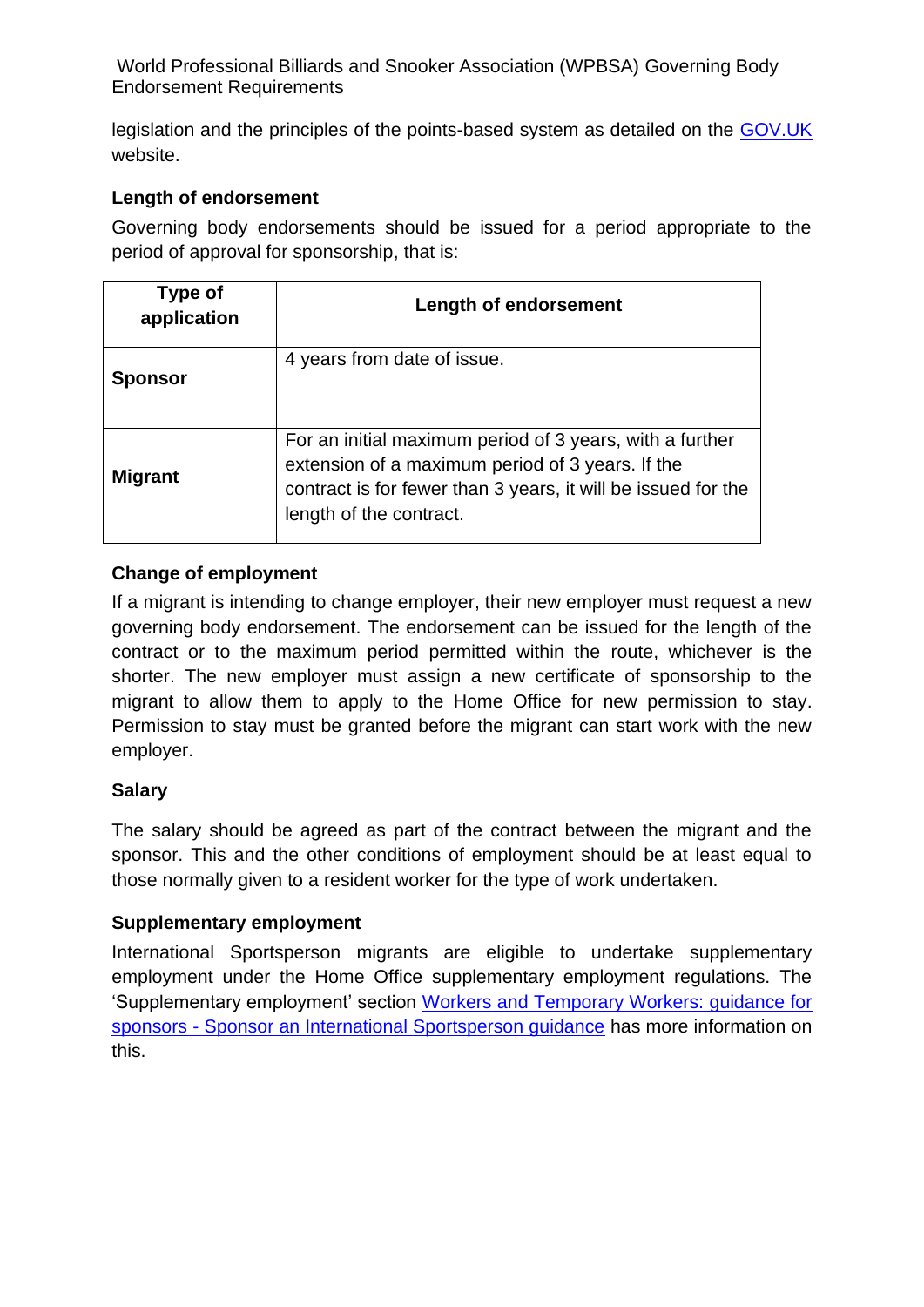## **Section 2: Requirements**

This page explains World Professional Billiards and Snooker Association (WPBSA) requirements under the International Sportsperson route. The requirements are effective from 11 May 2022.

These requirements are applicable to England.

### **Consultation**

The WPBSA in adopting these governing body endorsement requirements has consulted the following organisations who are recognised by their respective home country sports council:

- the English Partnership for Snooker and Billiards
- the Northern Ireland Billiards & Snooker Association
- Scottish Snooker Limited
- the Welsh Billiards & Snooker Association

#### **Review**

The requirements will be reviewed annually. The next review will be in April 2023.

#### **Length of season**

The season for snooker in general runs from 1 June to the 31 May the following year.

### **Requirements**

The table below shows the endorsement requirements for sponsors and migrants.

| Category                      | <b>Requirement</b>              |                                                                                                                                                                              |
|-------------------------------|---------------------------------|------------------------------------------------------------------------------------------------------------------------------------------------------------------------------|
| <b>Sponsor</b>                |                                 |                                                                                                                                                                              |
| International<br>Sportsperson |                                 | Sponsor endorsements will only be issued to the WPBSA who<br>operate the World Snooker Tour.                                                                                 |
| <b>Migrant</b>                |                                 |                                                                                                                                                                              |
| International<br>Sportsperson | <b>Snooker</b><br><b>Player</b> | Migrant endorsements will be issued to<br>professional members of the WPBSA for<br>initial and extension applications to players<br>who:                                     |
|                               |                                 | finish in the top 64 of the Prize Money<br>Rankings after that seasons World<br>Championship<br>qualified for a 2 year tour card for the<br>next season but have not already |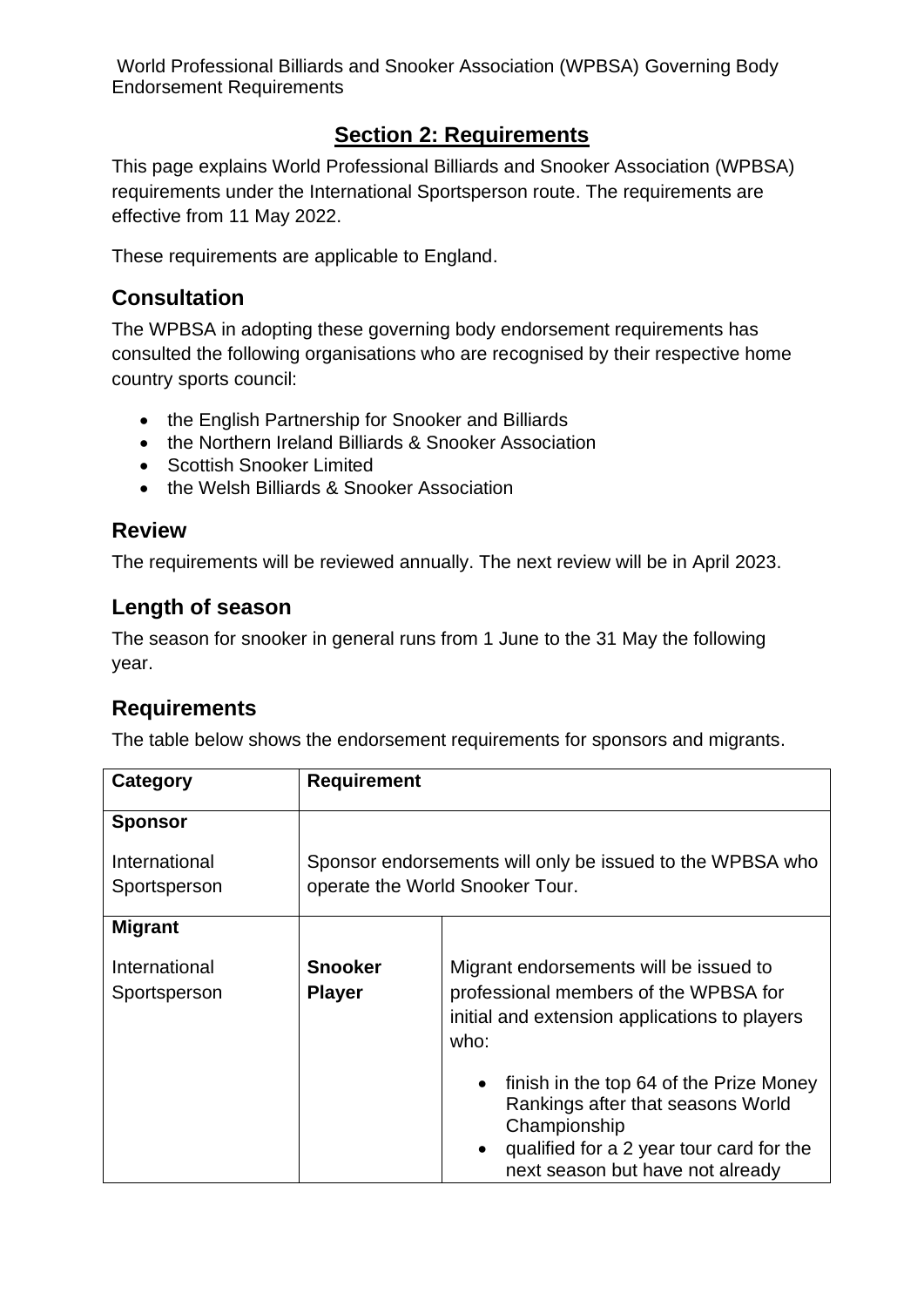| <b>Category</b> | <b>Requirement</b> |                                                                                                                                                                                                                                                                                                                                                                                                                                                                                                                                                                                                                                                                                                                                                                                                                                                                                                                                                                                       |
|-----------------|--------------------|---------------------------------------------------------------------------------------------------------------------------------------------------------------------------------------------------------------------------------------------------------------------------------------------------------------------------------------------------------------------------------------------------------------------------------------------------------------------------------------------------------------------------------------------------------------------------------------------------------------------------------------------------------------------------------------------------------------------------------------------------------------------------------------------------------------------------------------------------------------------------------------------------------------------------------------------------------------------------------------|
|                 |                    | qualified for that season<br>Top 4 players from WST one year<br>$\bullet$<br>ranking list up to World Championship<br>(not already qualified)<br>Top 2-4 players from China Tour<br>$\bullet$<br><b>Events</b><br>Q School - Tour Card Winners<br>Asia-Oceania Q School - Tour Card<br>Winners<br>Q Tour - Tour Card Winners<br>World Snooker Federation - World<br><b>Amateur Champions and/or Runners</b><br>Up<br>World Women's Snooker Qualifiers -<br>World Women's Championship and or<br>ranked 1 to 4 in World Women's<br>ranking list.<br>EBSA - European Championship<br>$\bullet$<br>Winners*<br>Pan American Championship-<br>Winner*<br>Asia Pacific Championship - Winner*<br>Africa Snooker Championship-<br>٠<br>Winner*Invitational Tour Cards - For<br>players who have contributed to the<br>sport for a substantial period of time.<br>Seeded players competing on the<br>$\bullet$<br>WPBSA Q Tour - seeds are taken<br>from the WST Q School order of<br>merit. |
|                 |                    | *If the winner declines to take up their tour<br>card then the Runner Up may be awarded<br>an endorsement.                                                                                                                                                                                                                                                                                                                                                                                                                                                                                                                                                                                                                                                                                                                                                                                                                                                                            |
|                 |                    | Subject to meeting the requirements above,<br>endorsements will only be issued once the<br>WPBSA has received a letter of<br>accreditation from the player's national<br>association and a copy of the player's<br>passport.                                                                                                                                                                                                                                                                                                                                                                                                                                                                                                                                                                                                                                                                                                                                                          |

### **Injuries, Absences and Suspensions**

Consideration will be given to the following when applying the criteria: injury; a period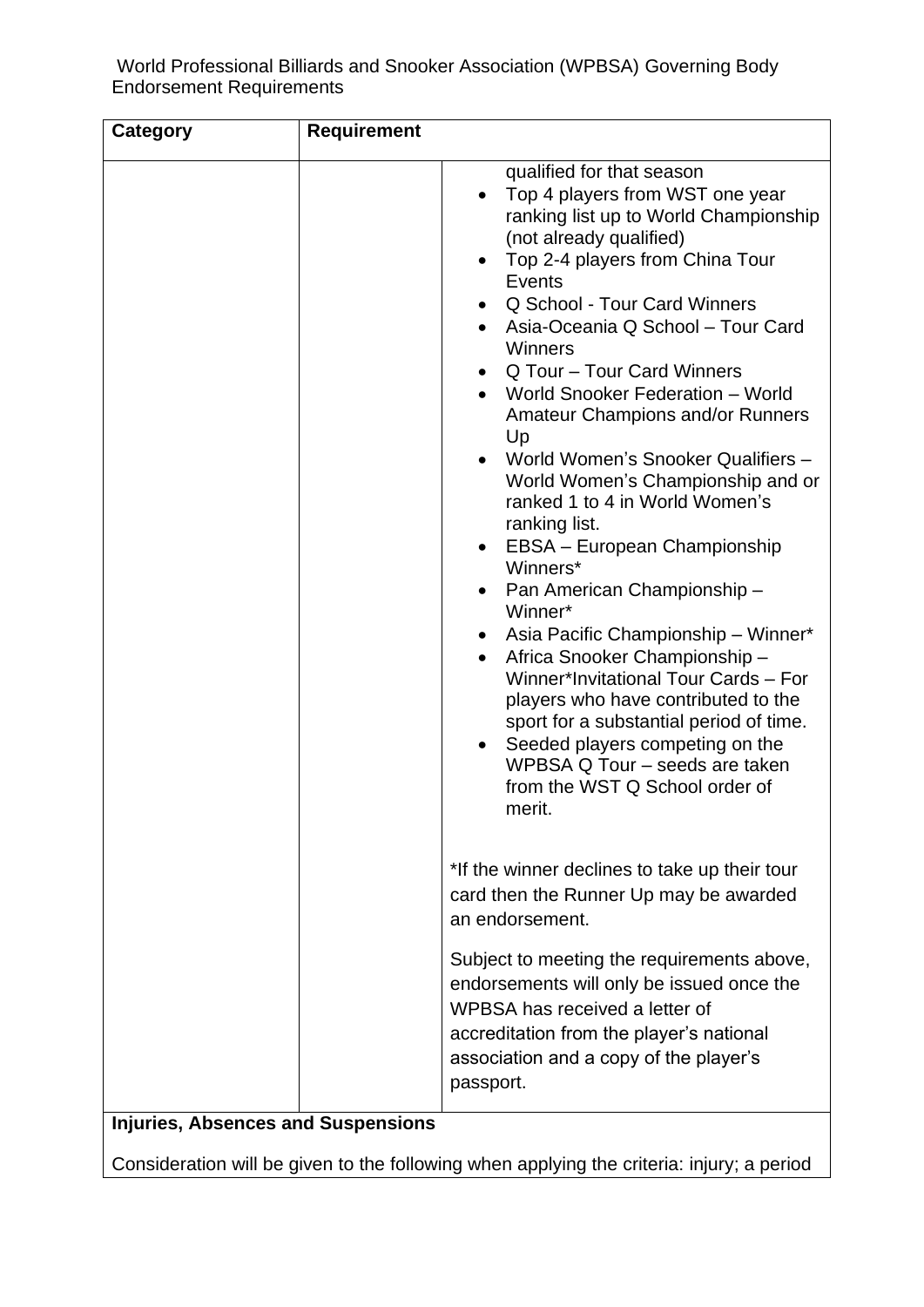| Category                                                                            | <b>Requirement</b> |  |
|-------------------------------------------------------------------------------------|--------------------|--|
| of maternity or paternity leave; serious illness or any legitimate medical reasons; |                    |  |
| suspension; international duty; bereavement; or family crisis.                      |                    |  |

In order to obtain the governing body endorsement, the individual must not be subject to a provisional suspension or any unexpired period of ineligibility from playing and/or coaching activities in any jurisdiction as a result of being charged with or found guilty of a corruption offence and/or a doping offence and/or another misconduct offence.

### **Further information**

This information is available on the WPBSA website at [www.wpbsa.com/members.](http://www.wpbsa.com/members)

For any queries relating to the requirements or the endorsement process please contact:

Chris Hornby World Professional Billiards and Snooker Association Ltd 75 Whiteladies Road **Clifton** Bristol BS8 2NT

Telephone: 0117 3178200 Email: info@wpbsa.com

Information on visas and immigration is available on the [GOV.UK](https://www.gov.uk/browse/visas-immigration/work-visas) website.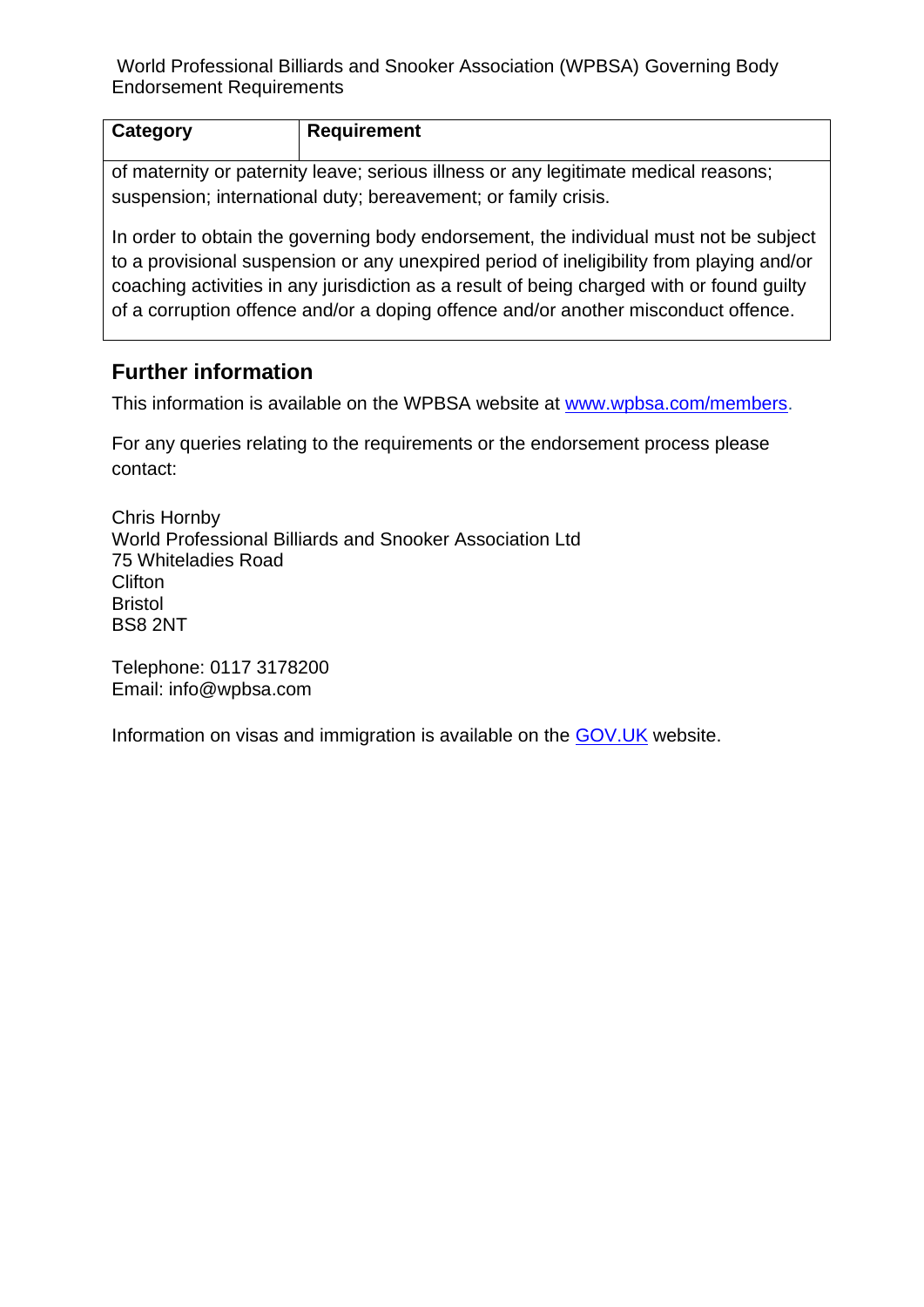# **Dispute handling procedures**

Where an application for a Snooker Player covered by the requirements for a governing body endorsement as set out for International Sportsperson has been refused on the grounds that the Snooker Player fails to meet the published requirements, the sponsor may seek a review of the application. The sponsor will have 28 days to request such a review. In these cases, the WPBSA will refer the sponsor's evidence to an independent panel as set out below.

Where possible the sponsor's supporting evidence will be sent to the panel in advance for their consideration in order to allow an informed decision.

Sponsors should note that, in respect of any application, there will only be one panel available and the decision of the panel is final. Sponsors should therefore ensure that all evidence it wishes to present in support of its application is presented to the panel. If the sponsor has previously made an application that was unsuccessful at panel a further panel cannot be requested for the same player during the season unless his status changes and he meets the requirements whereby a new application can be submitted.

### **a. The Review**

The request for a review may only be made by the sponsor for whom the governing body endorsement has been initially rejected by the WPBSA.

A review shall be commenced by the appellant lodging with the WPBSA and Governance Director, a notice of appeal within 28 days of the decision appealed against. The notice of appeal shall:

- i. set out details of the decision appealed against and, if the whole of the decision is not appealed against, identify that part of it which is appealed against;
- ii. set out in full the grounds of appeal and an appellant shall not be entitled to rely in any ground of appeal not set out in the notice of appeal; and
- iii. be accompanied by a deposit of £500. The panel shall have discretion as to whether the deposit is returned.

The procedure for appeal will be in accordance with the Disciplinary Regulations and the Panel shall be comprised as detailed below.

# **b. The Panel**

The panel will be appointed by the Disciplinary Hearings Manager. The appointed panel shall consist of: an independent chairman, one representative of the WPBSA (who has not been involved in the initial decision) and one representative of named further representatives.